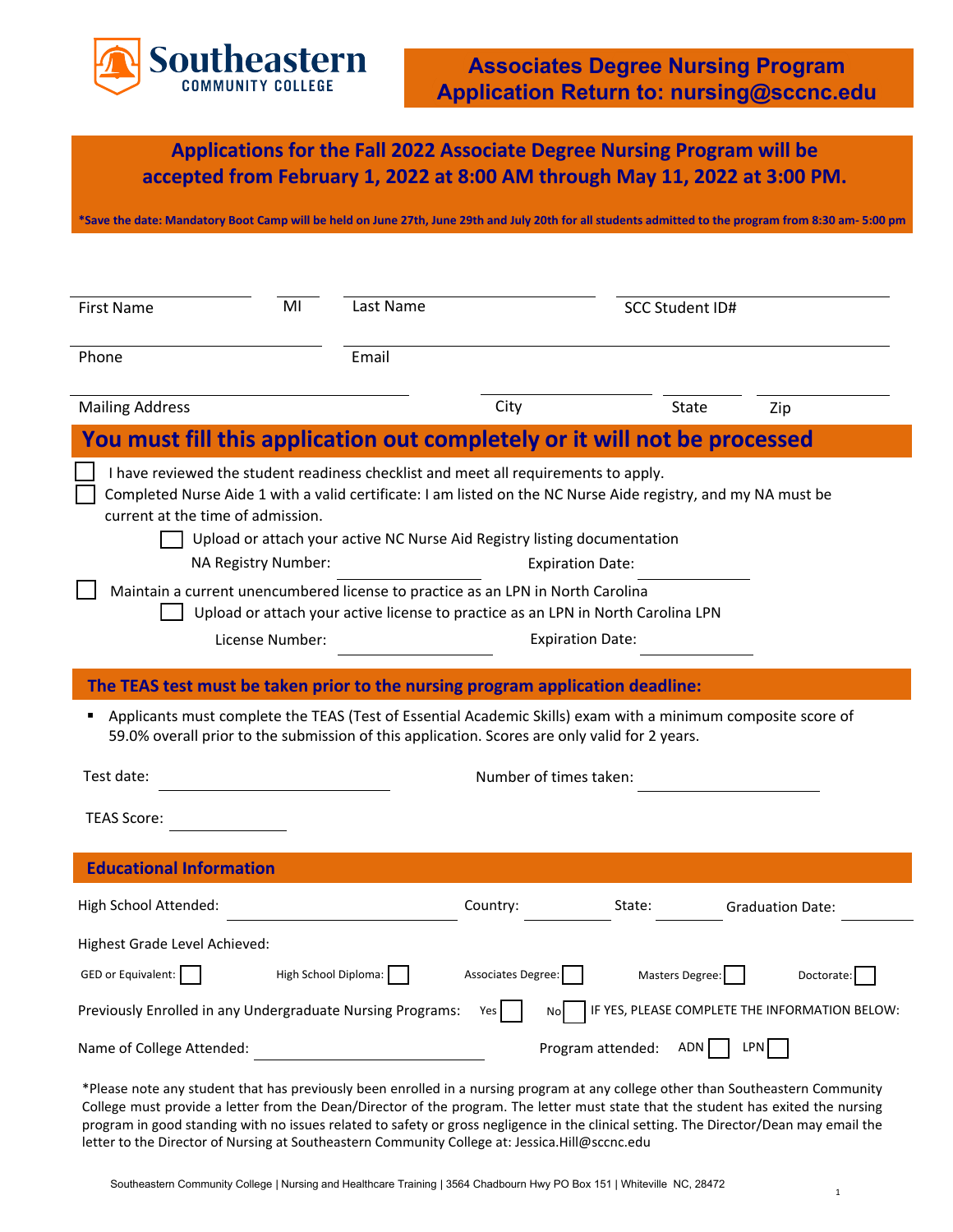

## **Other Course Work Completed:**

Please provide the information below for all completed equivalent courses from Southeastern Community College and any other institutions you have attended. Please indicate if you are currently enrolled in a course this semester.

- Applicants who have taken Biology (168/169) and Psychology (241) before the application deadline must have achieved a grade of "C" or better and the courses must be current within 10 years of the application deadline.
- Students applying for the nursing program must have a cumulative GPA of 2.5 or higher. GPAs for non-SCC applicants will be determined by averaging the cumulative GPAs from all previously attended college/university transcripts.

Provide current cumulative GPA:

| Complete | <b>Enrolled</b> | <b>Credit for Grade</b> | Semester/Year | Number of times taken or withdrawn | <b>Name of College or University</b> |
|----------|-----------------|-------------------------|---------------|------------------------------------|--------------------------------------|
|          |                 | <b>ENG 111</b>          |               |                                    |                                      |
|          |                 | <b>ENG 112</b>          |               |                                    |                                      |
|          |                 | <b>PSY 150</b>          |               |                                    |                                      |
|          |                 | <b>PSY 241</b>          |               |                                    |                                      |
|          |                 | <b>BIO 168</b>          |               |                                    |                                      |
|          |                 | <b>BIO 169</b>          |               |                                    |                                      |
|          |                 | <b>ACA 122</b>          |               |                                    |                                      |
|          |                 | <b>PHI 240</b>          |               |                                    |                                      |

## **SCC Admissions Information**

| Have you completed and updated the SCC Admissions Application and been admitted? Yes $\Box$ No $\Box$ |  |  |  |
|-------------------------------------------------------------------------------------------------------|--|--|--|
|-------------------------------------------------------------------------------------------------------|--|--|--|

Have you completed the Online Residency Determination and received a RCN? Yes No No Nuww.ncresidency.org)

Please, note that an updated SCC Admissions Application and Residency Determination needs to be completed prior to this application.

### **Application Agreement**

I am applying for admission to the Fall 2022 Associate Degree Nursing program offered at Southeastern Community College. By submitting this application, I agree that I have read the Student Readiness Checklist and meet the requirements listed for entry into the program and have attached all required supporting documentation. I certify that all information provided is true and accurate to the best of my knowledge. I further acknowledge that misrepresenting information required for entry into the program can lead to dismissal from the program if I am admitted.

Signature of Applicant: Date: Date:

\*Please make an appointment to meet with your Nursing Advisor if you have questions regarding the application process prior to submission. Return completed applications, along with supporting documentation to nursing@sccnc.edu OR hand deliver to Kathy Britt, Administrative Assistant of Nursing and Healthcare Training, located in the "R" Building.

Southeastern Community College | Nursing and Healthcare Training | 3564 Chadbourn Hwy PO Box 151 | Whiteville NC, 28472